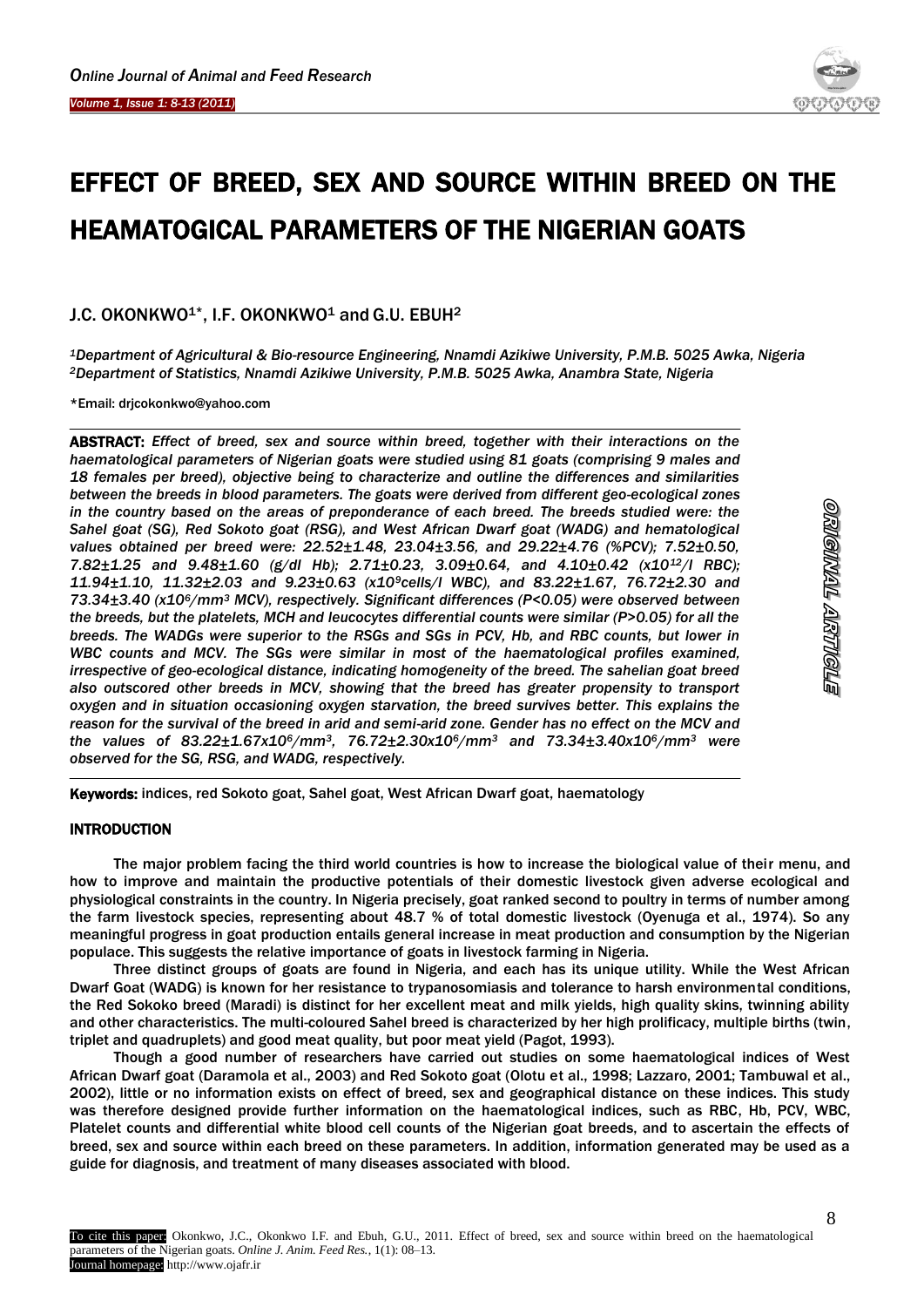## MATERIALS AND METHODS

The study was conducted at the Goat Research Unit of the Department of Animal Science and Fisheries, Faculty of Agriculture, Delta State University, Asaba Campus, Asaba, Delta State. Delta State falls within the humid tropics of Nigeria, and Asaba precisely lies between longitudes 6  $^{\circ}$ E and 8  $^{\circ}$ E, and between latitude 4  $^{\circ}$ N and 10  $^{\circ}$ N. It has a moderate climate with a very high temperature during the dry season and average rainfall during the rainy season.

## Design of the Experiment

The experiment was conducted under a  $2 \times 3$  factorial in a completely randomized design (CRD) to test the effects of sex, breed, and their interactions on the haematological parameters of the Nigerian indigenous goats. Sex was tested on two levels with unequal replicates of twenty-seven bucks and fifty-four does; while there were three breeds with twenty-seven goats for each breed. In addition, effect of source of goat within each breed on these parameters was tested using one-way classification.

The statistical model used:  $Y_{ijk} = \mu + B_i + S_j + (BS)_{ij} + \varepsilon_{ijkl}$ Where: Y<sub>ijk</sub> is the observed haematological index µ -the population mean;  $B_i$  – the effect of the breed,  $i= 1, -3$  $S_i$  – the effect of ith sex of the animal,  $i=1, 2$ (BS)ij- is the interaction between breed and sex, and  $\epsilon_{ijkl}$  –is the error term associated with the observations. Assumptions; error term is independently, identically & normally distributed, with zero mean and constant variance, that is, iind  $(0, δ^2)$ .

### Sources of the Experimental Animal

Each breed was randomly obtained from three different towns (at the rate of three males and six females from each town) based on area of its predominant in the country. The Sahelian goats (SGs) were procured from arid region, red Sokoto goats (RSGs) were sourced from semi arid region, while the West African Dwarf goats (WADGs) were obtained from rainforest zone where they are predominant. A total of nine goats (comprising three males and six females) were randomly selected from each location/ source in the region. Typical SG, RSG and WAD goat are shown in Figures 1-3, respectively.



**Fig. 1 - Typical Sahelian Buck Fig. 2 - Typical RS Buck Fig. 3 - Typical WAD Buck**





#### Analytical Procedure

Sterilized syringe and hypodermic needles were used to collect 8ml of blood from the jugular vein of the animals. One syringe and needle were used per goat to avoid mixing-up or contaminations of blood samples. The samples collected were placed immediately on an anti-coagulant (EDTA) containing tube properly labelled for identification. The samples were shaken manually to prevent clotting. Sahlis's method was used to determine the haemoglobin concentration, while Formula citrate solution was used for RBC counts.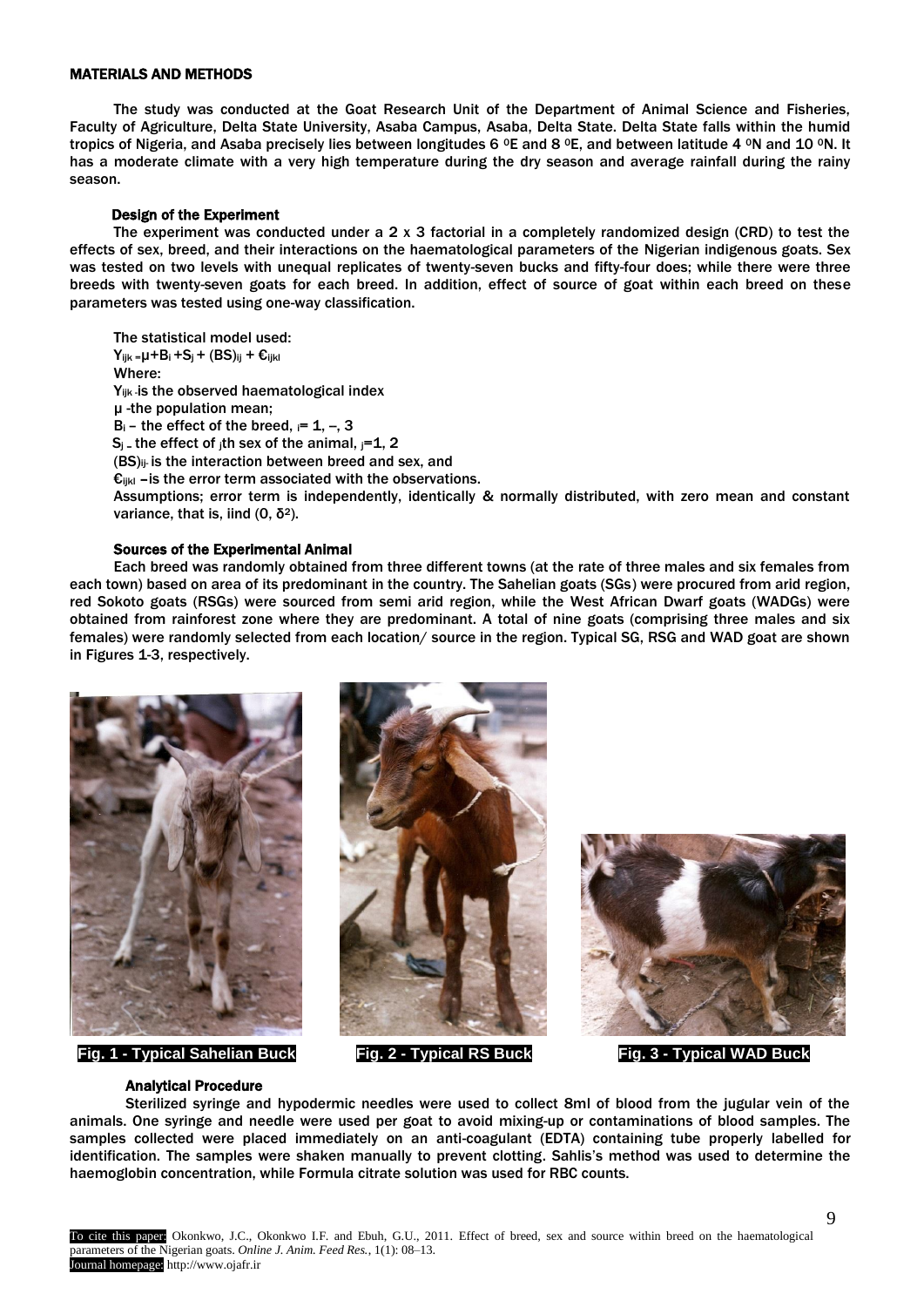Turk's solution was used to dilute the blood sample prior to WBC counts, while 10% ammonium oxalate was used for platelet counts. For differential counts, a thin film of the blood sample was made on a grease free slide and allowed to air dry. It was stained with leishman's stain, diluted with buffer solution and washed off with water and allowed to dry. A drop of oil immersion was added and viewed for lymphocytes, neutrophils, eosinophils, basophils and monocytes.

#### Statistical Analysis

All the data collected were subjected to analysis of variance (ANOVA) appropriate for a 2x3 factorial in a CRD to test the effects of breed, sex and their interactions on the measured parameter. The differences between means were separated using Duncan's New Multiple Range Test (DNMRT). SPSS (2004) Statistical Package was used for data analysis.

## RESULTS AND DISCUSSION

The values of PCV observed in this study (Table 1) is close to values recorded by Olotu et al. (1998), Lazzaro (2001) and Daramola et al. (2003), and within the percentage range of 22-38 % reported by Plumb (1999) and Tambuwal et al. (2002) for different breeds of goat. Breed differences (P<0.05) were observed in PCV percentages (Table 1). Pronounced breeds x sex interaction (Table 2) effects were observed in PCV only in the RSG breed where the bucks recorded higher (P<0.05) percentages than the does. Also, source x breed interaction effects (Table 3) on PCV were observed in the RSG and WADG. While the RSGs from Sokoto were higher in PCV than those from Gusau, the WADGs from Umuahia (South-East) were higher than those from Ughelli (South-South) and Akure (South-West). These discrepancies in PCV values as a result of breed, sex and location have been reported by Azab and Abdel (1999) and Tambuwal et al. (2002) for goats and Kaushish and Arora, (1977) in sheep. Also such variations have been reported by Orji et al. (1987).

| Table 1 - Mean values of PCV, Hb, RBC, WBC and platelet counts for SG (B $_1$ ), RSG<br>$(B_2)$ and WADG $(B_3)$ and with respect to gender |                              |                   |                               |                       |                              |  |  |
|---------------------------------------------------------------------------------------------------------------------------------------------|------------------------------|-------------------|-------------------------------|-----------------------|------------------------------|--|--|
| <b>Parameter</b>                                                                                                                            | $B_1(SG)$                    | $B_2$ (RSG)       | $B_3$ (WADG)                  | <b>Bucks</b>          | <b>Does</b>                  |  |  |
| <b>PCV (%)</b>                                                                                                                              | $22.5 \pm 1.48$ <sup>a</sup> | $23.0 \pm 3.56^a$ | $29.22 \pm 4.76$ <sup>b</sup> | $23.2 + 1.23^a$       | $22.2 \pm 3.08$ <sup>a</sup> |  |  |
| $Hb$ (g/dl)                                                                                                                                 | $7.52 \pm 0.50^a$            | $7.82 + 1.25^a$   | $9.48 \pm 1.60^6$             | $8.44 \pm 1.03^a$     | $8.19 \pm 1.66^a$            |  |  |
| RBC $(10^{12}/I)$                                                                                                                           | $2.71 \pm 0.23$ <sup>a</sup> | $3.09 \pm 0.64^a$ | $4.10+0.42^b$                 | $3.50 + 0.52^{\circ}$ | $3.18 \pm 0.81$ <sup>a</sup> |  |  |
| WBC(10 <sup>9</sup> /I)                                                                                                                     | $11.9 + 1.10^{b}$            | $11.3 \pm 2.03^b$ | $9.23 \pm 0.63^{\circ}$       | $10.2 + 1.21^a$       | $11.7 \pm 1.25^b$            |  |  |
| Platelet Count x 10 <sup>9</sup> /l                                                                                                         | $139 \pm 6.49^a$             | $146 \pm 17.10^a$ | $146 + 9.19^a$                | $141 + 9.72^a$        | $145 \pm 14.60^a$            |  |  |
| *Means bearing different superscript letter on the same row for breeds and sex are significantly different<br>(P<0.05)                      |                              |                   |                               |                       |                              |  |  |

| Table 2 - Mean of PCV, Hb, RBC, WBC and platelet counts in bucks (males) and<br>does (females) of each breed of goats                |              |                        |                              |                                                |                                                 |                                                  |  |  |
|--------------------------------------------------------------------------------------------------------------------------------------|--------------|------------------------|------------------------------|------------------------------------------------|-------------------------------------------------|--------------------------------------------------|--|--|
| <b>Breed</b>                                                                                                                         | <b>Sex</b>   | <b>PCV</b><br>℅        | Hb q/dl                      | <b>RBC</b><br>$(x10^{12}$ /l)                  | WBC $(x109/I)$                                  | <b>Platelet</b><br>count<br>(10 <sup>9</sup> /l) |  |  |
| <b>SG</b>                                                                                                                            | <b>Bucks</b> | $23.2 + 1.23^a$        | $7.56 \pm 0.50^a$            | $2.92+0.17^{\circ}$                            | $10.83 \pm 0.51$ <sup>a</sup>                   | $141 \pm 5.81$ <sup>a</sup>                      |  |  |
|                                                                                                                                      | <b>Does</b>  | $22.2 + 3.08^a$        | $7.50 \pm 0.50$ <sup>a</sup> |                                                | $2.61 \pm 0.19^a$ 12.53 $\pm$ 0.81 <sup>a</sup> | $138 \pm 6.60^a$                                 |  |  |
| <b>RSG</b>                                                                                                                           | <b>Bucks</b> | $25.1 \pm 1.91^b$      | $8.75 \pm 0.97^b$            |                                                | $3.62 \pm 0.27^b$ 10.86 $\pm$ 1.31 <sup>a</sup> | $143+12.20^a$                                    |  |  |
|                                                                                                                                      | <b>Does</b>  | $21.0 + 3.74^a$        | $7.33 \pm 1.11$ <sup>a</sup> |                                                | $2.82+0.60^a$ 11.55 + 2.27 <sup>a</sup>         | $147 + 22.0^a$                                   |  |  |
| <b>WADG</b>                                                                                                                          | <b>Bucks</b> | $27.8 + 2.12^a$        | $9.00 \pm 0.94$ <sup>a</sup> | $4.08 + 0.33^a$ 9.03 + 0.46 <sup>a</sup>       |                                                 | $138 + 9.32^a$                                   |  |  |
|                                                                                                                                      | Does         | 29.9 $\pm$ 5.34 $^{a}$ | $9.72 \pm 1.79^a$            | $4.11 \pm 0.51^a$ 9.46 $\pm$ 0.65 <sup>a</sup> |                                                 | $150 \pm 5.79$ <sup>a</sup>                      |  |  |
| *Means bearing the different superscript letter along the same column within the same breed are significantly<br>different (P<0.05). |              |                        |                              |                                                |                                                 |                                                  |  |  |

The concentrations of Hb obtained in this study (Table 1) are comparable to the ranges reported by Tambuwal et al. (2002), Plumb (1999), Olotu et al. (1998) and Lazzaro (2001) and lower than the range 12-18 g/dl reported by Singh (2004) for man. The WADG has significantly higher (P<0.05) Hb concentration than the other breeds. But the SG and RSG are similar in the Hb concentrations. Sex has no pronounced effect (Table 1) on the Hb concentration, but when measured by breed (Table 2), it was discovered that the bucks of RSGs have higher (P<0.05) Hb values than their does. Source also exhibited significant effects on the Hb concentrations in the RSG and WADG. These discrepancies agreed with the documentations by various researchers in different livestock and man (Oduye and Adadevoh, 1976; Oduye and Otesile, 1977; Obi and Anosa, 1980; Singh, 2004). Generally increase in the Hb concentration is associated with greater ability to resist disease infection and low level is an indication of disease infection and poor nutrition (Cheesbrough 2004; Tambuwal et al., 2002).

The red blood cell counts obtained for the Nigerian goats were slightly lower than  $5.70\pm0.10x10^{12}/l$  and 5.30±0.10x1012/l reported by Tambuwal et al. (2002) for the WADG and RSG, respectively. The RBC count for the WADG falls within the border line of the range of 4.0-9.0 x10<sup>12</sup>/l obtained by Olotu et al (1998), Plumb (1999), and Lazzaro (2001). The ranges observed for the RSG and SG breeds appear to be lower than the literature values (Olotu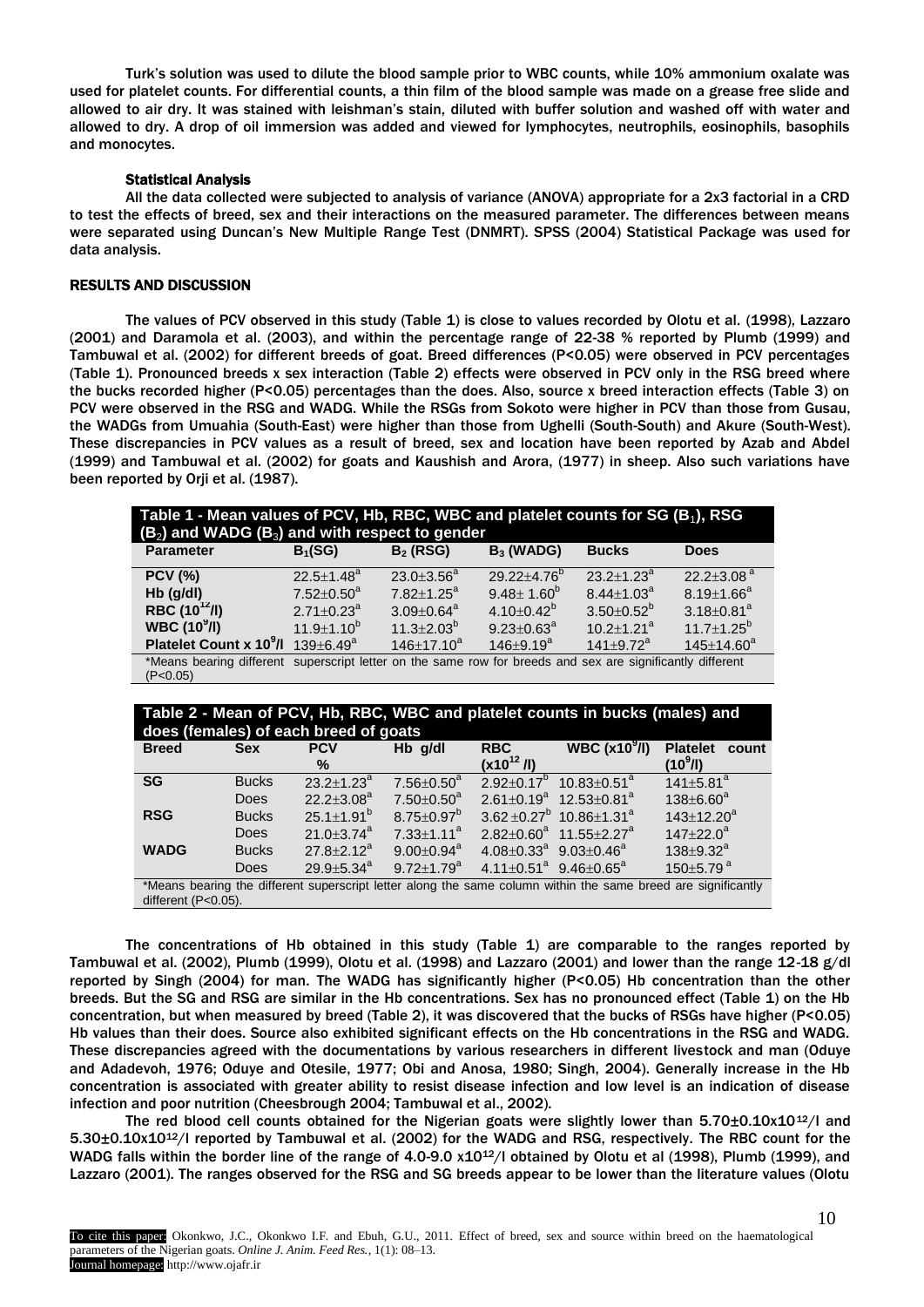et al., 1998; Plumb 1999; Lazzaro 2001; Tambuwal et al., 2002). The low counts observed for the SG and RSG breeds could be as a result of physiological and environmental stress since the breeds were sourced from the north where they are predominance. Generally, the males have higher (P<0.05) RBC counts than the females. Except for the WADG, this is true even when the RBC count is determined on the basis of sex by breed (Table 3). Again, the source had a pronounced effect (P<0.05) on the RBC counts of the RSG and WADG. This agreed with the report of Cheesbrough (2004) who maintained that the RBC counts vary with age, gender, geographical location and health status of the animals.

| Table 3. Mean values of PCV, Hb, RBC, WBC and platelet counts for source by breed                                                           |               |                              |                              |                              |                             |                                     |  |  |
|---------------------------------------------------------------------------------------------------------------------------------------------|---------------|------------------------------|------------------------------|------------------------------|-----------------------------|-------------------------------------|--|--|
| <b>Breed</b>                                                                                                                                | <b>Source</b> | <b>WBC</b><br>$(x10^9/l)$    | Hb<br>q/dl                   | <b>RBC</b><br>$(x10^{12}/I)$ | <b>PCV</b><br>$\frac{9}{6}$ | <b>Platelet count</b><br>$(10^9/l)$ |  |  |
| <b>SG</b>                                                                                                                                   | Maiduguri     | $12.2 \pm 1.34^a$            | $7.67 \pm 0.47$ <sup>a</sup> | $2.81 \pm 0.21$ <sup>a</sup> | $22.8 + 1.37^a$             | $135 \pm 4.91^a$                    |  |  |
|                                                                                                                                             | Potiskum      | $11.9 \pm 0.99$ <sup>a</sup> | $7.35 \pm 0.47$ <sup>a</sup> | $2.77 \pm 0.12^a$            | $22.0 + 1.41^a$             | $139 \pm 5.83^a$                    |  |  |
|                                                                                                                                             | Gumel         | $11.7 \pm 0.83$ <sup>a</sup> | $7.56 \pm 0.50$ <sup>a</sup> | $2.56 + 0.26^a$              | $22.7 + 1.49^a$             | $143 \pm 5.44^{\circ}$              |  |  |
| <b>RSG</b>                                                                                                                                  | Sokoto        | $9.48 \pm 0.67^a$            | $8.00 \pm 1.05^a$            | $3.58 \pm 0.21^b$            | 24.7 $\pm$ 3.09 $^{\circ}$  | $133 \pm 5.48^a$                    |  |  |
|                                                                                                                                             | Katsina       | $12.4 \pm 2.17^b$            | $8.11 \pm 1.10^a$            | $2.93 \pm 0.45^{ab}$         | $22.9 \pm 2.69^{ab}$        | $156 \pm 19.8^b$                    |  |  |
|                                                                                                                                             | Gusau         | $12.1 \pm 1.44^b$            | $7.33 \pm 1.49^b$            | $2.75 \pm 1.41^a$            | $21.6 + 4.06^a$             | $148 \pm 21.1^a$                    |  |  |
| <b>WADG</b>                                                                                                                                 | Umuahia       | $9.43 \pm 0.64^{\circ}$      | $9.22 \pm 1.23^{ab}$         | 4.31 $\pm$ 0.51 <sup>b</sup> | $28.4 \pm 3.72^{\circ}$     | $148 \pm 7.51$ <sup>a</sup>         |  |  |
|                                                                                                                                             | Ugheli        | $9.39 \pm 0.46^a$            | $8.56 \pm 1.71$ <sup>a</sup> | $4.07 \pm 0.11^{ab}$         | $26.8 \pm 5.69^a$           | $148 \pm 5.14^a$                    |  |  |
| $10.7 \pm 0.94^b$<br>$9.13 \pm 0.72^a$<br>$3.92 \pm 0.18^a$<br>$32.4 + 2.23^c$<br>$142+12.2^a$<br>Akure                                     |               |                              |                              |                              |                             |                                     |  |  |
| *Means bearing the different superscript letter along the same column within the same breed are significantly the<br>different $(P<0.05)$ . |               |                              |                              |                              |                             |                                     |  |  |

The WBC counts obtained in this study are statistically lower (P<0.05) in the WADG than in the other breeds (Table 1), but similar in the RSG and SG. The value obtained for the WADG is lower (P<0.05) than  $13.5\pm0.8$  x10<sup>9</sup>/l reported by Tambuwal et al (2002); but higher than the value reported by Plumb (1999), and falls within the range of 7.5-15.8 x109/l documented by diverse researchers (Hunter 1996; Olotu et al 1998; Lazzaro 2001; Daramola et al 2003). Again, the values observed for the RSG  $(11.32\pm2.02 \times 10^9/$  and SG  $(11.94\pm1.10 \times 10^9/$  are close to 10.60±1.60 x109/l reported by Tambuwal et al (2002), and within the range given by some researchers (Olotu et al., 1998; Lazzaro 2001; Daramola et al., 2003). Generally, does are significantly higher (P<0.05) than bucks in the WBC counts, and the location of origin affected the WBC counts only in RSG breed. The RSGs from Sokoto are lower in WBC counts than those from Katsina and Gusau. This variation could be responsible for the concentration of the breed in Sokoto and its environs and as the breed disseminates to other parts, its inherent qualities continue to decline.

The platelet counts obtained in this study (Tables 1 and 2) are statistically uniform (P>0.05), irrespective of the breeds, sexes and sex by breed. The values are comparable to the literature values (Olotu et al., 1998; Plumb, 1999; Lazzaro, 2001; Daramola et al., 2003). Also the counts are very close the values reported for sheep (Kaushish and Arora, 1977; Oduye and Adadevoh, 1976) and for man (Graw, 2002; Singh, 2004). Significant locations differences (P<0.05) were observed (Table 3) in platelet counts in the SG and RSG breeds. While the SGs from Gumel are higher than the SGs from Maduguri and Potiskum, the RSGs from Katsina are higher than the RSGs from Sokoto and Gusau in platelet counts. Platelets play a critical role in the prevention of blood loss. At sites of minor blood vessel injury, platelets rapidly adhere to the exposed collagen, and then to one another to form a platelet plug which blocks the wound (Harper et al., 1977; Singh, 2004). According to them, thrombocytopenia (severe decrease in platelet counts) is associated with a bleeding tendency, while thrombocytosis (increase in platelet counts) may follow haemorrhage, Surgery or fracture of bone. But the platelet counts of all these goats fall within the normal range of 130-400 x109/l.

The percentage of lymphocyte, eosinophil, neutrophil, basophil and monocytes are similar (P>0.05) in the entire goat breeds studied (Table 4). That is, the percentage compositions of these individual cells in the leucocytes (WBC) are the same irrespective of the amount of the WBC in the breed. The values fall within the referral range (Hunter, 1996; Olotu et al., 1998; Plumb, 1999; Lazzaro, 2001; Tambuwal et al., 2002; Daramola et al., 2003). The bucks are higher (P<0.05) than the does in lymphocytes and eosinophil percentages, while the does are higher (P<0.05) in neutrophil counts (Table 4). Except for SGs, the same is true for sex by breed (Table 5); though all fall within the referral range. The higher WBC counts in the females are as a result of lower percentage of lymphocytes or more active response to the prevailing conditions. The SGs are similar (P>0.05) in all the leucocytes counts irrespective of geographical distance (Table 6); consequently, the breed is more homogenous compared to other breeds. The RSGs from Sokoto are higher in neutrophil counts, while those from Katsina are higher in lymphocytes, and those from Gusau are highest in eosinophil counts. These disparities are purely due to the location of origin. The sahelian goat breed recorded highest levels in MCV, so the sizes of their erythrocyte cells are larger than the cells in other breeds. Gender has no effect on the MCV. The values of MCV for the Nigerian goats (Table 4) were higher than 20- 60 x106/mm<sup>3</sup> reported by Tambuwal et al. (2002) and Plumb (1999) for different breeds of goat The MCH concentration is the same in the Nigerian goat breeds studied, and gender has no effect on the MCH concentration. The MCH values obtained ranged from 23.94-26.69 ug.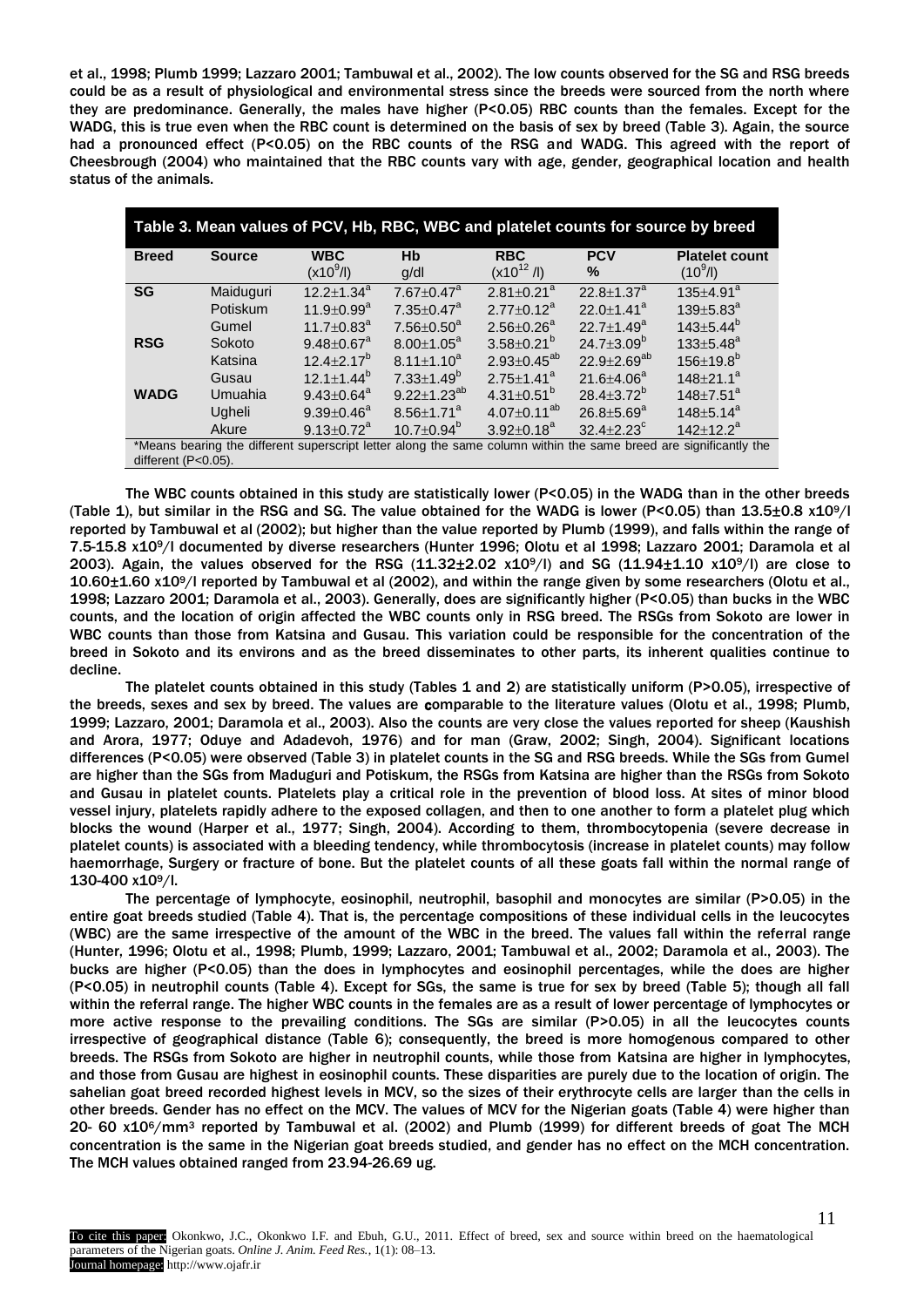Discrepancies in most haematological indices between breeds observed in this study follow a similar trend in brood protein fraction and x-chromatin incidences among the breeds of Nigerian goats as reported by Okonkwo et al. (2010a) and Okonkwo et al. (2010b), respectively. Also, genetic diversity between Nigerian goat breeds has been unveiled by Adebambo et al. (2011).

| Table 4 - Mean values of the MCV, MCH and differential counts of the Nigerian goats<br>according to sex and breeds |                               |                              |                              |                              |                              |  |  |
|--------------------------------------------------------------------------------------------------------------------|-------------------------------|------------------------------|------------------------------|------------------------------|------------------------------|--|--|
| <b>Parameter</b>                                                                                                   | <b>Bucks</b>                  | <b>Does</b>                  | $B_1$ (SG)                   | $B_2$ (RSG)                  | $B_3$ (WADG)                 |  |  |
| Lymphocyte (%)                                                                                                     | $76.8 \pm 0.11$ <sup>b</sup>  | $74.4 + 0.42^a$              | 76.4±0.08 <sup>a</sup>       | $74.0 \pm 0.50^a$            | $75.2 \pm 0.37$ <sup>a</sup> |  |  |
| Eosinophil (%)                                                                                                     | $5.81 \pm 0.47$ <sup>b</sup>  | $5.67 \pm 0.25^{\circ}$      | $5.89 \pm 0.15^a$            | $6.04 \pm 0.21$ <sup>a</sup> | $5.22 \pm 0.23^a$            |  |  |
| Neutrophil (%)                                                                                                     | $15.2 \pm 0.06^a$             | $17.5 \pm 0.37^{\circ}$      | $15.5 \pm 0.05^{\circ}$      | $17.5 + 0.44^a$              | $17.1 \pm 0.33$ <sup>a</sup> |  |  |
| <b>Basophil (%)</b>                                                                                                | $0.96 \pm 0.20$ <sup>a</sup>  | $0.72 \pm 0.27$ <sup>a</sup> | $0.67 \pm 0.23$ <sup>a</sup> | $0.93 \pm 0.11^a$            | $0.82 + 0.25^a$              |  |  |
| Monocyte (%)                                                                                                       | $1.44 \pm 0.10^a$             | $1.69 + 0.19^a$              | $1.63 \pm 0.06^a$            | $1.37 \pm 0.26^a$            | $1.82 \pm 0.14^a$            |  |  |
| $MCV(x10^6/mm^3)$                                                                                                  | $73.6 \pm 14.21$ <sup>a</sup> | $79.8 \pm 15.3^{\circ}$      | $83.2 + 1.67^{\circ}$        | $76.7 + 2.30^a$              | $73.3 \pm 3.40^a$            |  |  |
| $MCH_{(\mu g)}$                                                                                                    | $23.9 \pm 5.32^a$             | $26.7 \pm 5.26^a$            | $27.4 \pm 3.54^{\circ}$      | $25.9 \pm 3.90^a$            | $24.1 \pm 7.46^a$            |  |  |
| * Means bearing different superscript letter on the same row for sex and for breeds are significantly different    |                               |                              |                              |                              |                              |  |  |

 $(P<0.05)$ .

**Table 5 - Mean percentage values of the differential counts, and MCV and MCH values of bucks and does of the goat breeds**

| <b>Parameter</b>                                                                                                 | $B_1(SG)$                    |                              | B <sub>2</sub> (RSG)         |                              | B <sub>3</sub> (WADG)         |                              |  |  |
|------------------------------------------------------------------------------------------------------------------|------------------------------|------------------------------|------------------------------|------------------------------|-------------------------------|------------------------------|--|--|
|                                                                                                                  | $S_1(M)$                     | $S_2(F)$                     | $S_1(M)$                     | $S_2(F)$                     | $S_1(M)$                      | $S_2(F)$                     |  |  |
| Lymphocyte %                                                                                                     | $752 \pm 0.03^a$             | $77.0 + 0.09^a$              | $77.9 + 0.20^{\circ}$        | $72.1 \pm 0.50^{\circ}$      | $77.3 \pm 0.04^b$             | 74.1 $\pm$ 0.50 $^{a}$       |  |  |
| <b>Eosinophil %</b>                                                                                              | $6.78 \pm 0.01^{b}$          | $5.44 \pm 0.18$ <sup>a</sup> | $5.00+0.19^a$                | $6.56 \pm 0.18^{\circ}$      | 5.67 $\pm$ 0.06 $^{b}$        | $5.00 \pm 0.31$ <sup>a</sup> |  |  |
| <b>Neutrophil %</b>                                                                                              | $16.1 \pm 0.32$ <sup>a</sup> | $15.17 \pm 0.05^{\text{a}}$  | $14.8 \pm 0.06^a$            | $18.8 \pm 0.54^{\circ}$      | $14.8 + 0.06^a$               | $18.3 \pm 0.40^{\circ}$      |  |  |
| <b>Basophil</b> %                                                                                                | $0.78 \pm 0.17$ <sup>a</sup> | $0.61 \pm 0.24$ <sup>a</sup> | $1.22 \pm 0.17^a$            | $0.78 \pm 0.36^a$            | $0.89 \pm 0.21$ <sup>a</sup>  | $0.78 \pm 0.27$ <sup>a</sup> |  |  |
| Monocyte %                                                                                                       | $1.56 \pm 0.04^a$            | $1.67 \pm 0.07$ <sup>a</sup> | $1.11 \pm 0.15^a$            | $1.50 \pm 0.30$ <sup>a</sup> | $1.67 \pm 0.04^{\circ}$       | $1.89 + 0.19^a$              |  |  |
| $MCV x10^{6}/mm^{3}$                                                                                             | 81.4 $\pm$ 3.51 $^{a}$       | $84.1 \pm 8.45^{\circ}$      | $71.4 \pm 6.89$ <sup>a</sup> | $79.4 \pm 13.0^a$            | 68.1 $\pm$ 6.71 <sup>a</sup>  | $76.0 \pm 20.7^a$            |  |  |
| $MCH_{(\mu q)}$                                                                                                  | $24.2 + 2.16^a$              | $28.9 + 2.98^a$              | $24.6 \pm 2.85^a$            | $26.5 \pm 4.17^a$            | 23.10 $\pm$ 8.42 <sup>a</sup> | 24.6 $\pm$ 6.68 $^{a}$       |  |  |
| *Mean bearing different superscripts in the same row within the same breed are significantly different (P>0.05). |                              |                              |                              |                              |                               |                              |  |  |

# **Table 6 - Mean values of MCV, MCH and differential counts for source by breed**

| <b>Breed</b>                                                                                                              | <b>Source</b>   | <b>MCV</b>                   | <b>MCH</b>                 | <b>LYMPH</b>                 | <b>EOSINO</b>                | <b>NEUTR</b>                 | <b>BASOPH</b>                | <b>MONOPH</b>                |  |
|---------------------------------------------------------------------------------------------------------------------------|-----------------|------------------------------|----------------------------|------------------------------|------------------------------|------------------------------|------------------------------|------------------------------|--|
|                                                                                                                           |                 | $x(10^6/\text{mm}^3)$        | (ug)                       | $\%$                         | $\%$                         | $\%$                         | $\frac{9}{6}$                | $\frac{9}{6}$                |  |
| SG                                                                                                                        | Maduquri        | $81.8 \pm 6.58^a$            | $27.4 + 2.54^a$            | $77.1 \pm 0.07$ <sup>a</sup> | $5.67 + 0.26$ <sup>a</sup>   | $14.7 + 0.07a$               | $0.56 \pm 0.24$ <sup>a</sup> | $2.00 \pm 0.60^a$            |  |
|                                                                                                                           | <b>Potiskum</b> | $79.5 \pm 2.35^{\circ}$      | $26.6 + 2.00^{\text{a}}$   | $76.6 + 0.14^a$              | $5.67 + 0.14^a$              | $15.6 \pm 0.04^a$            | $0.67 \pm 0.22$ <sup>a</sup> | $1.44 \pm 0.04^a$            |  |
|                                                                                                                           | Gumel           | $88.4 + 8.28$ <sup>a</sup>   | $28.0 \pm 5.12^a$          | $75.6 \pm 0.02$ <sup>a</sup> | $6.33 \pm 0.02^a$            | $16.2 \pm 0.02^{\circ}$      | $0.78 \pm 0.17$ <sup>a</sup> | $1.44 \pm 0.04^a$            |  |
| <b>RSG</b>                                                                                                                | Sokoto          | 69.2 $\pm$ 7.87 $^{a}$       | $22.4 \pm 2.68^a$          | $70.9 \pm 0.73$ <sup>a</sup> | $5.89 \pm 0.18^{ab}$         | $21.0 \pm 0.76$ <sup>c</sup> | $1.00 \pm 0.59^{\text{a}}$   | $1.11 \pm 0.07$ <sup>a</sup> |  |
|                                                                                                                           | Katsina         | $80.4 \pm 13.0^{\circ}$      | $28.0 \pm 3.72^{\circ}$    | $78.0 \pm 0.06^b$            | $5.44 \pm 0.14^a$            | $13.8 \pm 0.01^a$            | $0.67 \pm 0.31$ <sup>a</sup> | $1.89 \pm 0.08^a$            |  |
|                                                                                                                           | Gusau           | $80.6 \pm 10.6^{\circ}$      | $27.2 + 2.53^b$            | $73.2 \pm 0.38$ <sup>a</sup> | $6.78 \pm 0.29$ <sup>b</sup> | $17.7 + 0.13^b$              | $1.11 \pm 0.27$ <sup>a</sup> | $1.11 \pm 0.27$ <sup>a</sup> |  |
| <b>WADG</b>                                                                                                               | <b>Umuahia</b>  | $67.3 \pm 12.8^a$            | $21.8 \pm 4.20^a$          | $73.0 \pm 0.13^a$            | $7.33 \pm 0.14^b$            | $17.6 \pm 0.15^{b}$          | $0.56 \pm 0.32$ <sup>a</sup> | $1.67 \pm 0.07^a$            |  |
|                                                                                                                           | Ugheli          | 66.1 $\pm$ 15.6 <sup>a</sup> | $21.0 + 4.49$ <sup>a</sup> | $72.8 \pm 0.13^a$            | $3.78 \pm 0.11^a$            | 20.6 $\pm$ 0.19 $^{a}$       | $0.89 \pm 0.21$ <sup>a</sup> | $2.22 \pm 0.26^a$            |  |
|                                                                                                                           | Akure           | $86.6 \pm 16.3^b$            | $29.5 + 9.21^{b}$          | $79.7 \pm 0.41^{\circ}$      | $4.56 \pm 0.11^a$            | $13.2 \pm 0.15^a$            | $1.00 \pm 0.13$ <sup>a</sup> | $1.56 \pm 0.07^a$            |  |
| *Means bearing different superscript letter along the same column in the same breed are significantly different (P<0.05). |                 |                              |                            |                              |                              |                              |                              |                              |  |

#### **CONCLUSION**

WADGs are generally superior to RSG and SG breeds in erythrocyte parameters and have greater inherent ability to resist diseases and tolerate harsh tropical environment with high load of trypanosomiasis. Bucks are inherently superior to does in erythrocyte indices; therefore, can withstand more adverse conditions. The erythrocyte counts of Nigerian goat breeds are higher at the point or location where the individual breed predominates. The percentages of lymphocyte, eosinophil, neutrophil, basophil and monocyte are similar in all the three breeds of Nigerian goats studied. That is, the percentage compositions of these individual cells in the leucocytes (WBC) are the same irrespective of the amount of the WBC in the breed. The SG breed survives better than other breeds in semiarid and arid regions due to larger sizes of their red blood cells.

#### REFERENCES

Aba-Adulguba T and Joshua RA (1999). Haematological studies in apparently normal five indigenous breeds of goats in Nigeria, Bulletin of Animal Health and Production in Africa, 59-64.